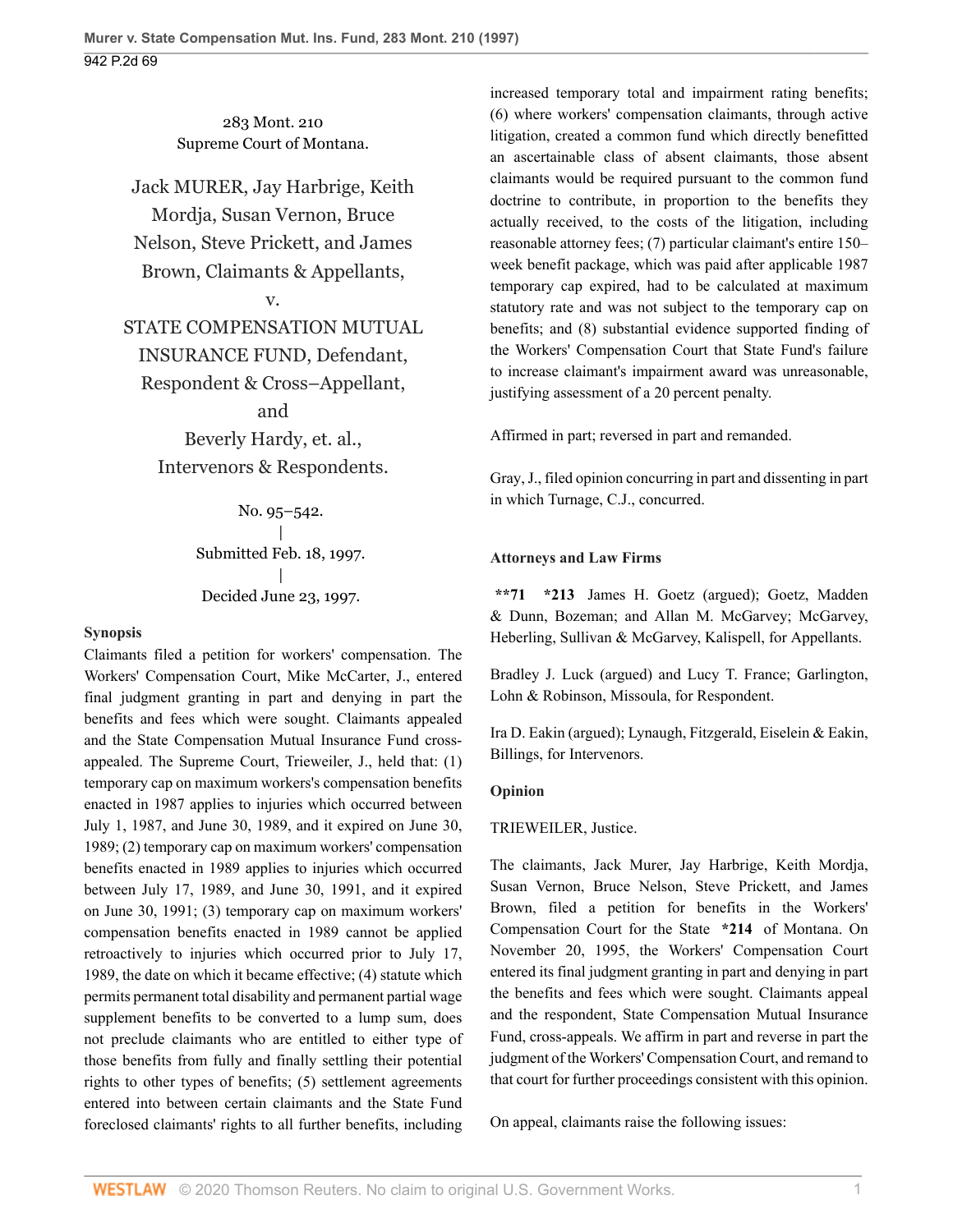1. Did the Workers' Compensation Court err when it concluded that the temporary cap on maximum benefits enacted in 1987 did not expire until June 30, 1991?

2. Did the Workers' Compensation Court err when it concluded that the settlement agreements entered into between claimants and the State Fund foreclose claimants' rights to further benefits?

3. Did the Workers' Compensation Court err when it denied claimants' motion for attorney fees pursuant to the common fund doctrine?

On cross-appeal, the State Fund raises the following issues:

1. Did the Workers' Compensation Court err when it concluded that an impairment award, paid in the form of a lump sum before June 30, 1991, at the request of claimant Keith Mordja, must be increased pursuant to *Murer II*?

2. Did the Workers' Compensation Court err when it determined that the State Fund's failure to increase Mordja's impairment award was unreasonable and, on that basis, assessed a penalty pursuant to [§ 39–71–2907, MCA?](http://www.westlaw.com/Link/Document/FullText?findType=L&pubNum=1002018&cite=MTST39-71-2907&originatingDoc=I4454ca18f57011d9bf60c1d57ebc853e&refType=LQ&originationContext=document&vr=3.0&rs=cblt1.0&transitionType=DocumentItem&contextData=(sc.UserEnteredCitation))

## FACTUAL BACKGROUND

In 1987, the Montana Legislature enacted the following cap on temporary total disability benefits for injured workers:

[B]eginning July 1, 1987, through June 30, 1989, weekly compensation benefits for temporary total disability may not exceed the state's average weekly wage of \$299 established July 1, 1986.

[Section 39–71–701\(5\), MCA \(1987\)](http://www.westlaw.com/Link/Document/FullText?findType=L&pubNum=1002018&cite=MTST39-71-701&originatingDoc=I4454ca18f57011d9bf60c1d57ebc853e&refType=SP&originationContext=document&vr=3.0&rs=cblt1.0&transitionType=DocumentItem&contextData=(sc.UserEnteredCitation)#co_pp_362c000048fd7). *See also* [§ 39–71–](http://www.westlaw.com/Link/Document/FullText?findType=L&pubNum=1002018&cite=MTST39-71-702&originatingDoc=I4454ca18f57011d9bf60c1d57ebc853e&refType=SP&originationContext=document&vr=3.0&rs=cblt1.0&transitionType=DocumentItem&contextData=(sc.UserEnteredCitation)#co_pp_1e9a0000fd6a3) [702\(6\), MCA \(1987\)](http://www.westlaw.com/Link/Document/FullText?findType=L&pubNum=1002018&cite=MTST39-71-702&originatingDoc=I4454ca18f57011d9bf60c1d57ebc853e&refType=SP&originationContext=document&vr=3.0&rs=cblt1.0&transitionType=DocumentItem&contextData=(sc.UserEnteredCitation)#co_pp_1e9a0000fd6a3) (permanent total disability), and  $\S$  39– [71–703\(3\), MCA \(1987\)](http://www.westlaw.com/Link/Document/FullText?findType=L&pubNum=1002018&cite=MTST39-71-703&originatingDoc=I4454ca18f57011d9bf60c1d57ebc853e&refType=SP&originationContext=document&vr=3.0&rs=cblt1.0&transitionType=DocumentItem&contextData=(sc.UserEnteredCitation)#co_pp_d08f0000f5f67) (permanent partial disability). The 1989 Legislature enacted similar caps for injuries which occurred between July 17, 1989, and June 30, 1991. Those caps extended "through June 30, 1991." *See* [§§ 39–71–](http://www.westlaw.com/Link/Document/FullText?findType=L&pubNum=1002018&cite=MTST39-71-701&originatingDoc=I4454ca18f57011d9bf60c1d57ebc853e&refType=SP&originationContext=document&vr=3.0&rs=cblt1.0&transitionType=DocumentItem&contextData=(sc.UserEnteredCitation)#co_pp_362c000048fd7) [701\(5\),–702\(6\), and –703\(3\), MCA \(1989\).](http://www.westlaw.com/Link/Document/FullText?findType=L&pubNum=1002018&cite=MTST39-71-701&originatingDoc=I4454ca18f57011d9bf60c1d57ebc853e&refType=SP&originationContext=document&vr=3.0&rs=cblt1.0&transitionType=DocumentItem&contextData=(sc.UserEnteredCitation)#co_pp_362c000048fd7) The State Fund deemed the caps (\$299 per week for total benefits; \$149.50 per week for partial benefits) to be permanent and, on that basis, continued to apply them after June 30, 1991.

**\*215** Claimants are seven workers who were injured between July 1, 1987, and June 30, 1991, and who are entitled to disability benefits at the maximum statutory rate. They filed a petition in the Workers' Compensation Court in which they contended that the 1987 and 1989 legislative caps were temporary and, therefore, cannot be applied after 1991. Furthermore, they asserted that: (1) the temporary cap enacted in 1987 expired June 30, 1989, and did not apply thereafter to workers injured before that date; and (2)the **\*\*72** temporary cap enacted in 1989 can only be applied to injuries which occurred between July 17, 1989, and June 30, 1991.

Claimants initiated this litigation as representatives of a class of injured claimants similarly situated. However, the Workers' Compensation Court concluded that

a final judgment will have the same effect as a class action without the unnecessary complications. The Court is convinced that the regulatory agency (D.O.L.I.) and the supervision of the courts sufficiently protects all claimants

.... On that basis, the Workers' Compensation Court denied class certification and, on appeal, we affirmed. *[Murer v. State Fund](http://www.westlaw.com/Link/Document/FullText?findType=Y&serNum=1993078237&pubNum=0000661&originatingDoc=I4454ca18f57011d9bf60c1d57ebc853e&refType=RP&originationContext=document&vr=3.0&rs=cblt1.0&transitionType=DocumentItem&contextData=(sc.UserEnteredCitation))* [\(1993\), 257 Mont. 434, 849 P.2d 1036](http://www.westlaw.com/Link/Document/FullText?findType=Y&serNum=1993078237&pubNum=0000661&originatingDoc=I4454ca18f57011d9bf60c1d57ebc853e&refType=RP&originationContext=document&vr=3.0&rs=cblt1.0&transitionType=DocumentItem&contextData=(sc.UserEnteredCitation)) (*Murer I*).

On remand, the Workers' Compensation Court concluded that the 1987 and 1989 caps were permanent and that, therefore, the State Fund could continue to apply the caps after June 30, 1991. On appeal from that decision, we reversed the Workers' Compensation Court, held that the caps on disability benefits were only temporary, and remanded the case to the lower court for further proceedings. *[Murer v. State Fund](http://www.westlaw.com/Link/Document/FullText?findType=Y&serNum=1994235285&pubNum=0000661&originatingDoc=I4454ca18f57011d9bf60c1d57ebc853e&refType=RP&originationContext=document&vr=3.0&rs=cblt1.0&transitionType=DocumentItem&contextData=(sc.UserEnteredCitation))* (1994), 267 [Mont. 516, 885 P.2d 428](http://www.westlaw.com/Link/Document/FullText?findType=Y&serNum=1994235285&pubNum=0000661&originatingDoc=I4454ca18f57011d9bf60c1d57ebc853e&refType=RP&originationContext=document&vr=3.0&rs=cblt1.0&transitionType=DocumentItem&contextData=(sc.UserEnteredCitation)) (*Murer II*).

Pursuant to *Murer II*, the State Fund was obligated to increase benefit payments to a substantial number of claimants who were neither parties to, nor directly involved in the *Murer* litigation. For that reason, claimants again moved for class certification. The State Fund, however, agreed to contact and pay all absent claimants, without requiring further action on their behalf.

Under supervision of the Workers' Compensation Court, the State Fund identified and notified absent claimants, and disbursed to them the required increase in benefits. Claimants and their attorneys asserted a lien for fees against those increased payments. In recognition of that lien, the State Fund withheld 20 percent from the amounts paid to absent claimants. Claimants also moved the Workers' Compensation Court to award them attorney fees pursuant to the common fund doctrine.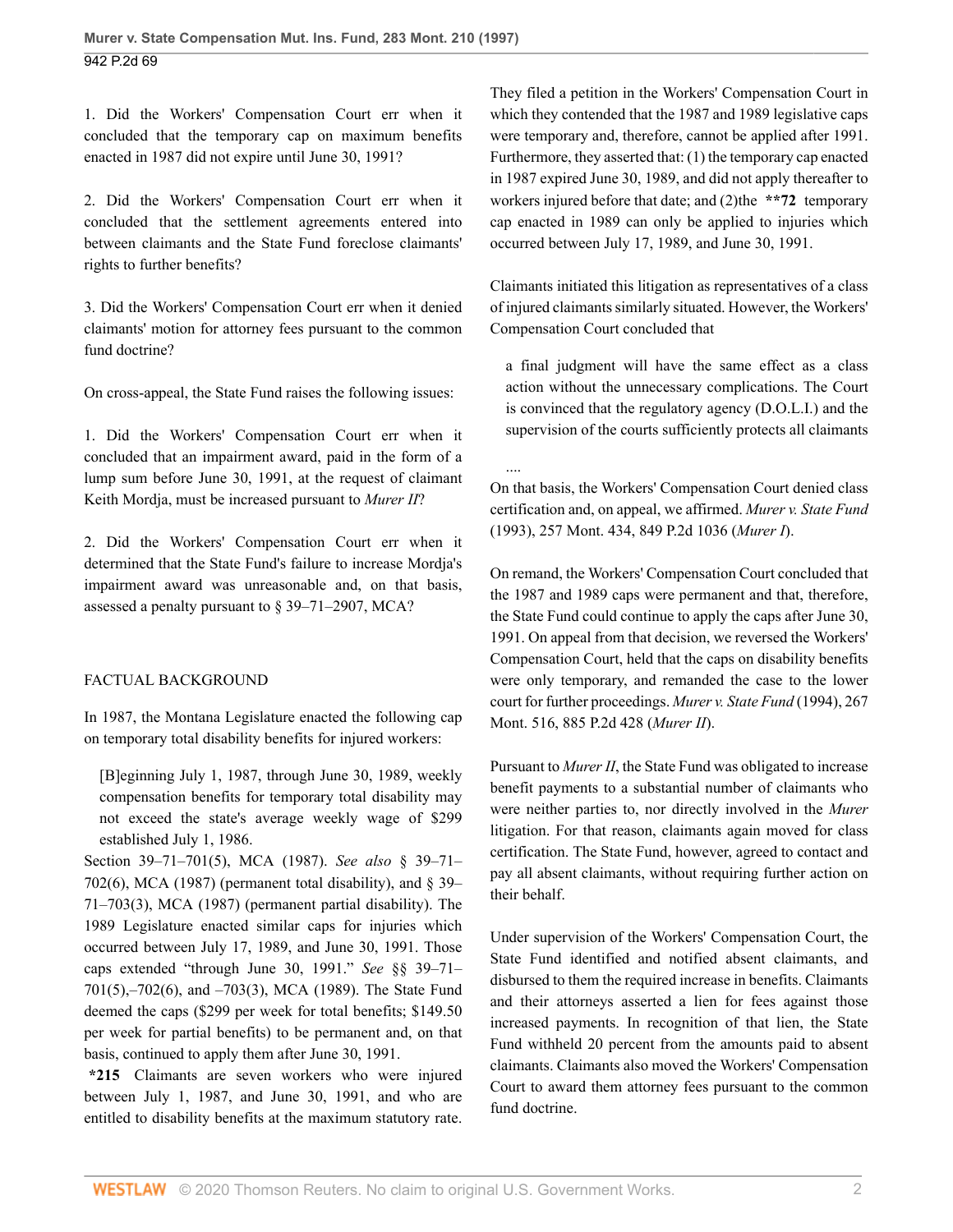**\*216** On February 16, 1995, thirteen absent claimants, Beverly Hardy, et. al., filed a motion to intervene, which the Workers' Compensation Court granted. On August 7, 1995, the court denied claimants' motion and refused to award them attorney fees pursuant to the common fund doctrine.

Claimants continued to assert that workers' compensation claimants injured between 1987 and 1989 should be subject only to the 1987 cap, and that the 1989 cap applies only to claimants injured between 1989 and 1991. The Workers' Compensation Court, however, refused to differentiate between the two classes of injured workers and concluded that both the 1987 and the 1989 temporary caps expired June 30, 1991.

During the pendency of this litigation, four of the Claimants— Jay Harbrige, Susan Vernon, Steve Prickett, and James Brown —made settlement agreements with the State Fund. Each of the settlement agreements was executed on Form LF820, a standardized form which is published by the Department of Labor and Industry for purposes of lump sum conversions pursuant to [§ 39–71–741\(2\), MCA.](http://www.westlaw.com/Link/Document/FullText?findType=L&pubNum=1002018&cite=MTST39-71-741&originatingDoc=I4454ca18f57011d9bf60c1d57ebc853e&refType=SP&originationContext=document&vr=3.0&rs=cblt1.0&transitionType=DocumentItem&contextData=(sc.UserEnteredCitation)#co_pp_58730000872b1) Form LF820 contains the following caption:

PETITION FOR COMPROMISE AND RELEASE SETTLEMENT (Permanent Partial Wage Supplement and/or Rehabilitation Benefits).

Notwithstanding the parenthetical language to the caption, the operative provisions of each agreement contain the following language:

The parties to this matter have agreed to fully and finally conclude all compensation and/or rehabilitation payments due the claimant under the Workers' Compensation Act....

....

The claimant hereby petitions the Division of Workers' Compensation ... for approval of this petition and that the claim be fully and finally closed on the basis set forth above.

The Department of Labor and Industry approved each settlement petition, and its orders provide that the State Fund is "fully **\*\*73** released and discharged from all further obligations for compensation benefits for this injury under the Workers' Compensation Act." Those orders also indicate that

any dissatisfied party can appeal the order to the Workers' Compensation Court; however, no appeals were filed.

**\*217** Claimants' counsel selected and prepared these standardized settlement petitions (Form LF820), and then forwarded them to the State Fund for execution. Claimants' counsel, however, did not use the additional spaces provided to insert any special provisions or to indicate the retention of any specific rights.

Claimants maintained that there are ambiguities in the settlement petitions, and that the contemporaneous correspondence between the parties reveal that they intended to settle only their wage supplement and rehabilitation entitlements. The Workers' Compensation Court, however, concluded that the settlement petitions foreclose Claimants' rights to all further workers' compensation benefits, including their rights to increased temporary total and impairment rating benefits.

Claimant Keith Mordja was injured on January 17, 1988. On June 14, 1990, it was determined that he had reached maximum healing and his physician evaluated his physical impairment at 30 percent. On June 27, 1990, the State Fund notified him that his impairment rating entitled him to 150 weeks of benefits, commencing June 14, 1990. Thus, 54.57 weeks of benefits would accrue before July 1, 1991, and 95.43 weeks would accrue after July 1, 1991. He elected to receive his impairment award in a lump sum and received the balance of his award on July 10, 1990. Pursuant to [§ 39–71–703\(1\)](http://www.westlaw.com/Link/Document/FullText?findType=L&pubNum=1002018&cite=MTST39-71-703&originatingDoc=I4454ca18f57011d9bf60c1d57ebc853e&refType=SP&originationContext=document&vr=3.0&rs=cblt1.0&transitionType=DocumentItem&contextData=(sc.UserEnteredCitation)#co_pp_9f800000f2221) [\(a\)\(iii\), MCA \(1987\),](http://www.westlaw.com/Link/Document/FullText?findType=L&pubNum=1002018&cite=MTST39-71-703&originatingDoc=I4454ca18f57011d9bf60c1d57ebc853e&refType=SP&originationContext=document&vr=3.0&rs=cblt1.0&transitionType=DocumentItem&contextData=(sc.UserEnteredCitation)#co_pp_9f800000f2221) his lump sum award was reduced to present value.

Pursuant to *Murer II*, the Workers' Compensation Court concluded that, with regard to those benefits paid for the 95.43 weeks after July 1, 1991, Mordja was entitled to an increase in his impairment award:

The State Fund's refusal to pay the additional benefits was **unreasonable**. More than 95 weeks of the benefits were attributable to the time period *after* the temporary cap had expired. In paying the benefits in a lump sum the State Fund *discounted the future benefits to present value* (See [§ 39–](http://www.westlaw.com/Link/Document/FullText?findType=L&pubNum=1002018&cite=MTST39-71-703&originatingDoc=I4454ca18f57011d9bf60c1d57ebc853e&refType=SP&originationContext=document&vr=3.0&rs=cblt1.0&transitionType=DocumentItem&contextData=(sc.UserEnteredCitation)#co_pp_9f800000f2221)  $71-703(1)(a)(iii)$ , MCA (1987)), thus acknowledging that the benefits were attributable to the later time. The matter was not reasonably debatable.

On that basis, the court assessed a 20 percent penalty in the amount of \$191.32 pursuant to [§ 39–71–2907, MCA.](http://www.westlaw.com/Link/Document/FullText?findType=L&pubNum=1002018&cite=MTST39-71-2907&originatingDoc=I4454ca18f57011d9bf60c1d57ebc853e&refType=LQ&originationContext=document&vr=3.0&rs=cblt1.0&transitionType=DocumentItem&contextData=(sc.UserEnteredCitation))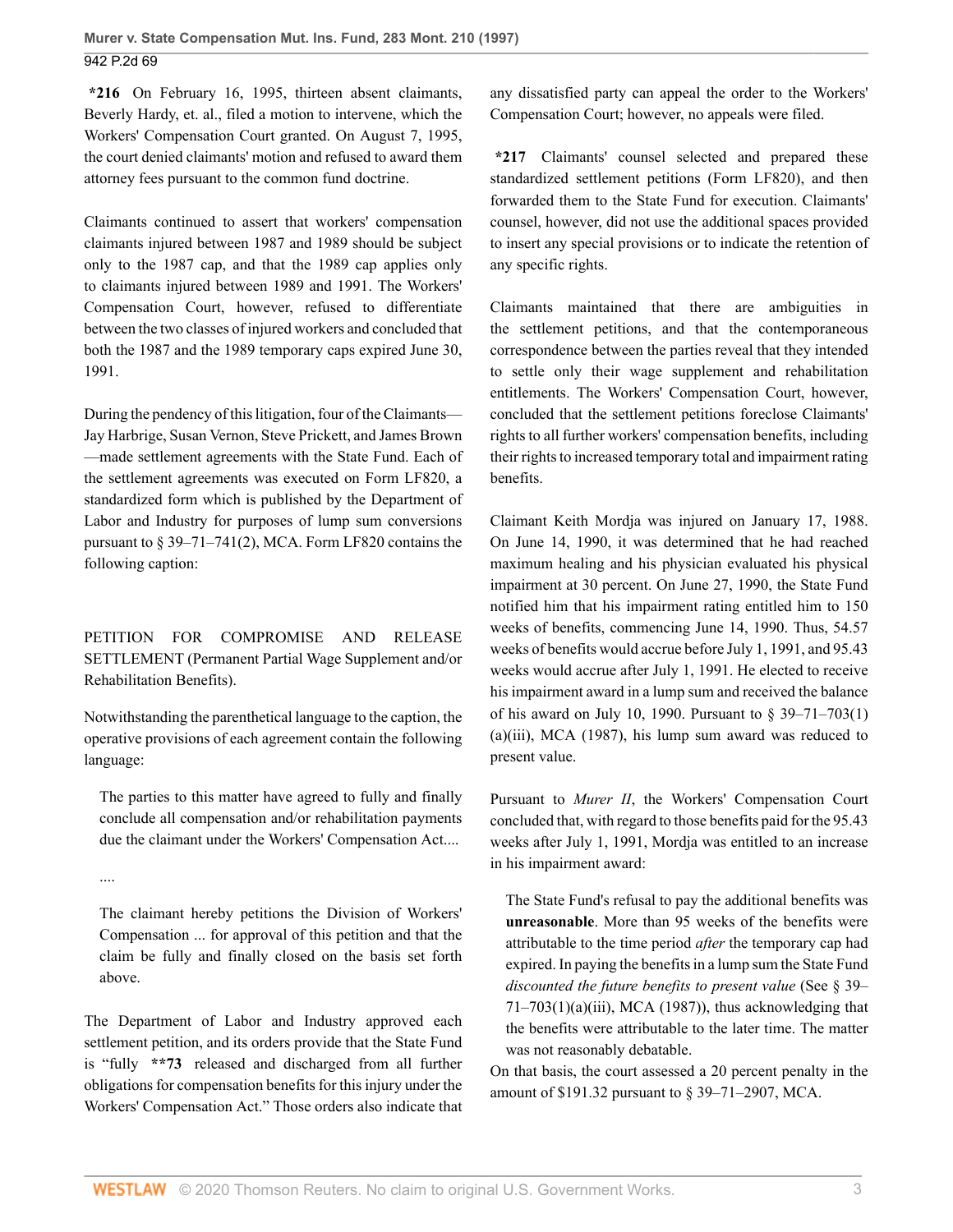#### STANDARD OF REVIEW

 When we review the Workers' Compensation Court's conclusions of law, our standard of review is plenary and we must determine whether its conclusions are correct as a matter of law. *Lund v. State Fund* [\(1994\), 263 Mont. 346, 348, 868](http://www.westlaw.com/Link/Document/FullText?findType=Y&serNum=1994044493&pubNum=0000661&originatingDoc=I4454ca18f57011d9bf60c1d57ebc853e&refType=RP&fi=co_pp_sp_661_612&originationContext=document&vr=3.0&rs=cblt1.0&transitionType=DocumentItem&contextData=(sc.UserEnteredCitation)#co_pp_sp_661_612) [P.2d 611, 612](http://www.westlaw.com/Link/Document/FullText?findType=Y&serNum=1994044493&pubNum=0000661&originatingDoc=I4454ca18f57011d9bf60c1d57ebc853e&refType=RP&fi=co_pp_sp_661_612&originationContext=document&vr=3.0&rs=cblt1.0&transitionType=DocumentItem&contextData=(sc.UserEnteredCitation)#co_pp_sp_661_612).

#### **\*218** ISSUE 1

Did the Workers' Compensation Court err when it concluded that the temporary cap on maximum benefits enacted in 1987 did not expire until June 30, 1991?

The Workers' Compensation Court concluded that the 1987 temporary cap on maximum benefits did not expire until June 30, 1991. The court based its conclusion on the following language contained within *Murer II*:

We hold that the "cap" on benefits, of \$299.00, set by the 1987 and 1989 legislatures in [§ 39–71–701\(5\), MCA](http://www.westlaw.com/Link/Document/FullText?findType=L&pubNum=1002018&cite=MTST39-71-701&originatingDoc=I4454ca18f57011d9bf60c1d57ebc853e&refType=SP&originationContext=document&vr=3.0&rs=cblt1.0&transitionType=DocumentItem&contextData=(sc.UserEnteredCitation)#co_pp_362c000048fd7), was a temporary cap on benefits which terminated on June 30, 1991, and that on that date the appellants should have begun receiving benefits under [§ 39–71–701\(3\), MCA](http://www.westlaw.com/Link/Document/FullText?findType=L&pubNum=1002018&cite=MTST39-71-701&originatingDoc=I4454ca18f57011d9bf60c1d57ebc853e&refType=SP&originationContext=document&vr=3.0&rs=cblt1.0&transitionType=DocumentItem&contextData=(sc.UserEnteredCitation)#co_pp_d08f0000f5f67), at the statutory rate determined as of the date of injury....

*Murer II,* [267 Mont. at 522, 885 P.2d at 432.](http://www.westlaw.com/Link/Document/FullText?findType=Y&serNum=1994235285&pubNum=661&originatingDoc=I4454ca18f57011d9bf60c1d57ebc853e&refType=RP&fi=co_pp_sp_661_432&originationContext=document&vr=3.0&rs=cblt1.0&transitionType=DocumentItem&contextData=(sc.UserEnteredCitation)#co_pp_sp_661_432) While this isolated quote, by itself, arguably supports the Workers' Compensation Court's conclusion, a more thorough analysis of the entire *Murer II* opinion, and its rationale, reveals that *Murer II* does not support the Workers' Compensation Court's conclusion.

In *Murer II*, we held that, pursuant to the plain, objective language of the relevant statutes, the 1987 and 1989 caps on maximum benefits were only temporary and, therefore, **\*\*74** that the State Fund could not continue to apply those caps after the dates on which they expired. We reasoned as follows:

Appellants argue, and we agree, that [subsection \(5\) of](http://www.westlaw.com/Link/Document/FullText?findType=L&pubNum=1002018&cite=MTST39-71-701&originatingDoc=I4454ca18f57011d9bf60c1d57ebc853e&refType=SP&originationContext=document&vr=3.0&rs=cblt1.0&transitionType=DocumentItem&contextData=(sc.UserEnteredCitation)#co_pp_362c000048fd7) [§ 39–71–701, MCA,](http://www.westlaw.com/Link/Document/FullText?findType=L&pubNum=1002018&cite=MTST39-71-701&originatingDoc=I4454ca18f57011d9bf60c1d57ebc853e&refType=SP&originationContext=document&vr=3.0&rs=cblt1.0&transitionType=DocumentItem&contextData=(sc.UserEnteredCitation)#co_pp_362c000048fd7) for the years 1987 and 1989, was a temporary, time-specific limitation and that when the limitation expired, the claimants should then have been paid maximum benefit rates not to exceed the state's average weekly wage rate at the time of the injury under [§](http://www.westlaw.com/Link/Document/FullText?findType=L&pubNum=1002018&cite=MTST39-71-701&originatingDoc=I4454ca18f57011d9bf60c1d57ebc853e&refType=SP&originationContext=document&vr=3.0&rs=cblt1.0&transitionType=DocumentItem&contextData=(sc.UserEnteredCitation)#co_pp_d08f0000f5f67) [39–71–701\(3\), MCA](http://www.westlaw.com/Link/Document/FullText?findType=L&pubNum=1002018&cite=MTST39-71-701&originatingDoc=I4454ca18f57011d9bf60c1d57ebc853e&refType=SP&originationContext=document&vr=3.0&rs=cblt1.0&transitionType=DocumentItem&contextData=(sc.UserEnteredCitation)#co_pp_d08f0000f5f67).

*Murer II,* [267 Mont. at 522, 885 P.2d at 432.](http://www.westlaw.com/Link/Document/FullText?findType=Y&serNum=1994235285&pubNum=661&originatingDoc=I4454ca18f57011d9bf60c1d57ebc853e&refType=RP&fi=co_pp_sp_661_432&originationContext=document&vr=3.0&rs=cblt1.0&transitionType=DocumentItem&contextData=(sc.UserEnteredCitation)#co_pp_sp_661_432) Accordingly, to the extent that any language in *Murer II* supports the Workers' Compensation Court's conclusion, we clarify that opinion today.

The 1987 law unequivocally provides that the temporary caps on maximum benefits expired June 30, 1989. "[B]eginning July 1, 1987, through June 30, 1989, weekly compensation benefits for temporary total disability may not exceed the state's average weekly wage of \$299 established July 1, 1986." [Section 39–71–701\(5\), MCA\(1987\)](http://www.westlaw.com/Link/Document/FullText?findType=L&pubNum=1002018&cite=MTST39-71-701&originatingDoc=I4454ca18f57011d9bf60c1d57ebc853e&refType=SP&originationContext=document&vr=3.0&rs=cblt1.0&transitionType=DocumentItem&contextData=(sc.UserEnteredCitation)#co_pp_362c000048fd7) (emphasis added). *See also* [§ 39–71–702\(6\), MCA \(1987\)](http://www.westlaw.com/Link/Document/FullText?findType=L&pubNum=1002018&cite=MTST39-71-702&originatingDoc=I4454ca18f57011d9bf60c1d57ebc853e&refType=SP&originationContext=document&vr=3.0&rs=cblt1.0&transitionType=DocumentItem&contextData=(sc.UserEnteredCitation)#co_pp_1e9a0000fd6a3) (permanent **\*219** total disability), and [§ 39–71–703\(3\), MCA \(1987\)](http://www.westlaw.com/Link/Document/FullText?findType=L&pubNum=1002018&cite=MTST39-71-703&originatingDoc=I4454ca18f57011d9bf60c1d57ebc853e&refType=SP&originationContext=document&vr=3.0&rs=cblt1.0&transitionType=DocumentItem&contextData=(sc.UserEnteredCitation)#co_pp_d08f0000f5f67) (permanent partial disability).

 It is well established that the workers' compensation law in effect at the time of an injury governs the claim. *[Chagnon v.](http://www.westlaw.com/Link/Document/FullText?findType=Y&serNum=1993062460&pubNum=661&originatingDoc=I4454ca18f57011d9bf60c1d57ebc853e&refType=RP&fi=co_pp_sp_661_1004&originationContext=document&vr=3.0&rs=cblt1.0&transitionType=DocumentItem&contextData=(sc.UserEnteredCitation)#co_pp_sp_661_1004) Travelers Ins. Co.* [\(1993\), 259 Mont. 21, 25, 855 P.2d 1002,](http://www.westlaw.com/Link/Document/FullText?findType=Y&serNum=1993062460&pubNum=661&originatingDoc=I4454ca18f57011d9bf60c1d57ebc853e&refType=RP&fi=co_pp_sp_661_1004&originationContext=document&vr=3.0&rs=cblt1.0&transitionType=DocumentItem&contextData=(sc.UserEnteredCitation)#co_pp_sp_661_1004) [1004;](http://www.westlaw.com/Link/Document/FullText?findType=Y&serNum=1993062460&pubNum=661&originatingDoc=I4454ca18f57011d9bf60c1d57ebc853e&refType=RP&fi=co_pp_sp_661_1004&originationContext=document&vr=3.0&rs=cblt1.0&transitionType=DocumentItem&contextData=(sc.UserEnteredCitation)#co_pp_sp_661_1004) *Watson v. Seekins* [\(1988\), 234 Mont. 309, 312, 763 P.2d](http://www.westlaw.com/Link/Document/FullText?findType=Y&serNum=1988133926&pubNum=661&originatingDoc=I4454ca18f57011d9bf60c1d57ebc853e&refType=RP&fi=co_pp_sp_661_331&originationContext=document&vr=3.0&rs=cblt1.0&transitionType=DocumentItem&contextData=(sc.UserEnteredCitation)#co_pp_sp_661_331) [328, 331.](http://www.westlaw.com/Link/Document/FullText?findType=Y&serNum=1988133926&pubNum=661&originatingDoc=I4454ca18f57011d9bf60c1d57ebc853e&refType=RP&fi=co_pp_sp_661_331&originationContext=document&vr=3.0&rs=cblt1.0&transitionType=DocumentItem&contextData=(sc.UserEnteredCitation)#co_pp_sp_661_331) Furthermore, it is undisputed that any attempt by the Legislature to retroactively change the law in effect at the time of an injury would be an unconstitutional impairment of contract. *[Buckman v. State Comp. Ins. Fund](http://www.westlaw.com/Link/Document/FullText?findType=Y&serNum=1986162037&pubNum=0000661&originatingDoc=I4454ca18f57011d9bf60c1d57ebc853e&refType=RP&fi=co_pp_sp_661_386&originationContext=document&vr=3.0&rs=cblt1.0&transitionType=DocumentItem&contextData=(sc.UserEnteredCitation)#co_pp_sp_661_386)* (1986), 224 [Mont. 318, 328, 730 P.2d 380, 386.](http://www.westlaw.com/Link/Document/FullText?findType=Y&serNum=1986162037&pubNum=0000661&originatingDoc=I4454ca18f57011d9bf60c1d57ebc853e&refType=RP&fi=co_pp_sp_661_386&originationContext=document&vr=3.0&rs=cblt1.0&transitionType=DocumentItem&contextData=(sc.UserEnteredCitation)#co_pp_sp_661_386)

 Based on these well-established principles of law, we make the following conclusions: (1) the 1987 temporary cap applies to injuries which occurred between July 1, 1987, and June 30, 1989; (2) the 1987 temporary cap expired June 30, 1989; (3) the 1989 temporary cap applies to injuries which occurred between July 17, 1989, and June 30, 1991; (4) the 1989 temporary cap expired June 30, 1991; and (5) the 1989 temporary cap cannot be applied retroactively to injuries which occurred prior to July 17, 1989, the date on which it became effective.

Accordingly, we hold that the Workers' Compensation Court erred when it concluded that the temporary cap on maximum benefits enacted in 1987 did not expire until June 30, 1991. That part of the Workers' Compensation Court's judgment to the contrary is reversed.

#### ISSUE 2

Did the Workers' Compensation Court err when it concluded that the settlement agreements entered into between claimants and the State Fund foreclose claimants' rights to additional benefits?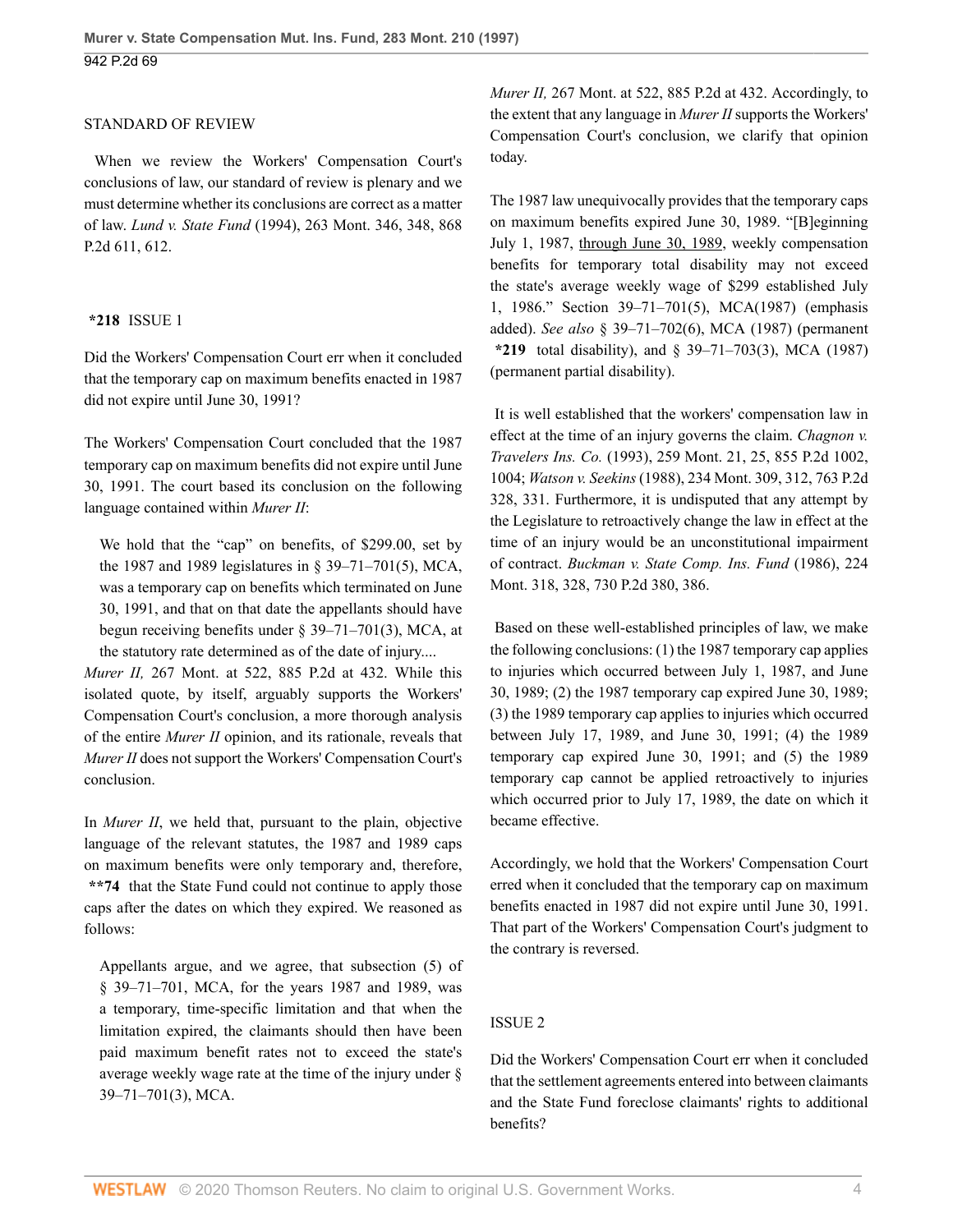During the pendency of this litigation, four of the claimants —Jay Harbrige, Susan Vernon, Steve Prickett, and James Brown—reached settlement agreements with the State Fund. The Workers' Compensation Court concluded that those agreements foreclose claimants' rights to all further workers' compensation benefits, including increased temporary total and impairment rating benefits.

On appeal, claimants contend that the settlement agreements foreclose only their entitlements to wage supplement and rehabilitation benefits and, therefore, that the Workers' Compensation Court erred when it concluded that those agreements foreclose their rights to all further benefits. In support of this contention, they assert the following two arguments: (1) pursuant to *[Ingraham v. Champion](http://www.westlaw.com/Link/Document/FullText?findType=Y&serNum=1990069396&pubNum=661&originatingDoc=I4454ca18f57011d9bf60c1d57ebc853e&refType=RP&originationContext=document&vr=3.0&rs=cblt1.0&transitionType=DocumentItem&contextData=(sc.UserEnteredCitation)) International* [\(1990\), 243 Mont. 42, 793 P.2d 769,](http://www.westlaw.com/Link/Document/FullText?findType=Y&serNum=1990069396&pubNum=661&originatingDoc=I4454ca18f57011d9bf60c1d57ebc853e&refType=RP&originationContext=document&vr=3.0&rs=cblt1.0&transitionType=DocumentItem&contextData=(sc.UserEnteredCitation)) the settlement **\*220** petitions used by the parties (DOLI Form LF820) cannot be applied to impairment awards; and (2) because the settlement petitions are ambiguous, the court can and should analyze extrinsic evidence in order to determine the parties' intent.

Claimants' first argument asserts that: (1) pursuant to *Ingraham*, impairment awards are not subject to the lump sum conversion requirements of [§ 39–71–741, MCA](http://www.westlaw.com/Link/Document/FullText?findType=L&pubNum=1002018&cite=MTST39-71-741&originatingDoc=I4454ca18f57011d9bf60c1d57ebc853e&refType=LQ&originationContext=document&vr=3.0&rs=cblt1.0&transitionType=DocumentItem&contextData=(sc.UserEnteredCitation));(2) the settlement petitions used in this case (DOLI Form LF820) are specifically designed to **\*\*75** implement the provisions of  $\S$  39-71-741(2), MCA; and (3) therefore, the settlement petitions cannot be applied to impairment awards.

 Although [§ 39–71–741\(2\), MCA](http://www.westlaw.com/Link/Document/FullText?findType=L&pubNum=1002018&cite=MTST39-71-741&originatingDoc=I4454ca18f57011d9bf60c1d57ebc853e&refType=SP&originationContext=document&vr=3.0&rs=cblt1.0&transitionType=DocumentItem&contextData=(sc.UserEnteredCitation)#co_pp_58730000872b1) (1987–89), permits permanent total disability and permanent partial wage supplement benefits to be converted to a lump sum, it does not preclude claimants who are entitled to either type of those benefits from fully and finally settling their potential rights to other types of benefits. Furthermore, Ingraham merely provides that lump sum awards of impairment benefits are not subject to the requirements set forth in [§ 39–71–741\(2\), MCA](http://www.westlaw.com/Link/Document/FullText?findType=L&pubNum=1002018&cite=MTST39-71-741&originatingDoc=I4454ca18f57011d9bf60c1d57ebc853e&refType=SP&originationContext=document&vr=3.0&rs=cblt1.0&transitionType=DocumentItem&contextData=(sc.UserEnteredCitation)#co_pp_58730000872b1) (1987–89). *Ingraham,* [243 Mont. at 47, 793 P.2d at 772.](http://www.westlaw.com/Link/Document/FullText?findType=Y&serNum=1990069396&pubNum=661&originatingDoc=I4454ca18f57011d9bf60c1d57ebc853e&refType=RP&fi=co_pp_sp_661_772&originationContext=document&vr=3.0&rs=cblt1.0&transitionType=DocumentItem&contextData=(sc.UserEnteredCitation)#co_pp_sp_661_772) We therefore conclude that claimants' reliance upon *Ingraham* is misplaced.

Second, claimants contend that the settlement petitions are ambiguous and, therefore, that the court can and should analyze extrinsic evidence—the contemporaneous correspondence between the parties—in order to determine the parties' intent. In their brief, they concede that there is language in the body of the petitions which "could be construed as closing all claims for all types of benefits." The exact language of the settlement petitions to which they refer provides, in part, that the parties "agreed to fully and finally conclude all compensation and/or rehabilitation payments due the claimant" and that the claimant "petitions the Division of Workers' Compensation ... for approval of this petition and that the claim be fully and finally closed."

Despite that operative language in the petitions, claimants allege that, based on the following factors, the settlement petitions are ambiguous: (1) the petitions are standardized forms, produced by the DOLI; (2) the petitions are designed to implement,and correspond directly to [§ 39–71–741\(2\), MCA](http://www.westlaw.com/Link/Document/FullText?findType=L&pubNum=1002018&cite=MTST39-71-741&originatingDoc=I4454ca18f57011d9bf60c1d57ebc853e&refType=SP&originationContext=document&vr=3.0&rs=cblt1.0&transitionType=DocumentItem&contextData=(sc.UserEnteredCitation)#co_pp_58730000872b1); and (3) the petition is captioned: "(Permanent Partial Wage Supplement and/or Rehabilitation Benefits)."

Although the settlement petitions are, in fact, standardized forms produced by the DOLI pursuant to  $\S$  39–71–741(2), [MCA,](http://www.westlaw.com/Link/Document/FullText?findType=L&pubNum=1002018&cite=MTST39-71-741&originatingDoc=I4454ca18f57011d9bf60c1d57ebc853e&refType=SP&originationContext=document&vr=3.0&rs=cblt1.0&transitionType=DocumentItem&contextData=(sc.UserEnteredCitation)#co_pp_58730000872b1) claimants' counsel selected and prepared the petitions, and then forwarded them to the State Fund for execution. Claimants' counsel, however, did not **\*221** attempt to modify the unambiguous language in the petitions; nor did they use the additional spaces provided to insert any special provisions or to indicate the retention of any specific rights. Had they intended to enter into only a partial settlement, they could easily have inserted an express provision which retained their rights to further benefits.

 Therefore, even if we assume, without deciding, that the settlement petitions in this case are, in fact, ambiguous, we conclude that any such ambiguities must be strictly construed against the party who created them. *[Mueske v. Piper, Jaffray](http://www.westlaw.com/Link/Document/FullText?findType=Y&serNum=1993169204&pubNum=661&originatingDoc=I4454ca18f57011d9bf60c1d57ebc853e&refType=RP&fi=co_pp_sp_661_449&originationContext=document&vr=3.0&rs=cblt1.0&transitionType=DocumentItem&contextData=(sc.UserEnteredCitation)#co_pp_sp_661_449) & Hopwood, Inc.* [\(1993\), 260 Mont. 207, 216, 859 P.2d 444,](http://www.westlaw.com/Link/Document/FullText?findType=Y&serNum=1993169204&pubNum=661&originatingDoc=I4454ca18f57011d9bf60c1d57ebc853e&refType=RP&fi=co_pp_sp_661_449&originationContext=document&vr=3.0&rs=cblt1.0&transitionType=DocumentItem&contextData=(sc.UserEnteredCitation)#co_pp_sp_661_449) [449–50;](http://www.westlaw.com/Link/Document/FullText?findType=Y&serNum=1993169204&pubNum=661&originatingDoc=I4454ca18f57011d9bf60c1d57ebc853e&refType=RP&fi=co_pp_sp_661_449&originationContext=document&vr=3.0&rs=cblt1.0&transitionType=DocumentItem&contextData=(sc.UserEnteredCitation)#co_pp_sp_661_449) *Lauterjung v. Johnson* [\(1977\), 175 Mont. 74, 78,](http://www.westlaw.com/Link/Document/FullText?findType=Y&serNum=1977134010&pubNum=661&originatingDoc=I4454ca18f57011d9bf60c1d57ebc853e&refType=RP&fi=co_pp_sp_661_513&originationContext=document&vr=3.0&rs=cblt1.0&transitionType=DocumentItem&contextData=(sc.UserEnteredCitation)#co_pp_sp_661_513) [572 P.2d 511, 513.](http://www.westlaw.com/Link/Document/FullText?findType=Y&serNum=1977134010&pubNum=661&originatingDoc=I4454ca18f57011d9bf60c1d57ebc853e&refType=RP&fi=co_pp_sp_661_513&originationContext=document&vr=3.0&rs=cblt1.0&transitionType=DocumentItem&contextData=(sc.UserEnteredCitation)#co_pp_sp_661_513) Accordingly, we hold that the Workers' Compensation Court did not err when it concluded that the settlement agreements entered into between claimants and the State Fund foreclose claimants' rights to all further benefits, including increased temporary total and impairment rating benefits. That part of the judgment of the Workers' Compensation Court is affirmed.

#### ISSUE 3

Did the Workers' Compensation Court err when it denied claimants' motion for attorney fees pursuant to the common fund doctrine?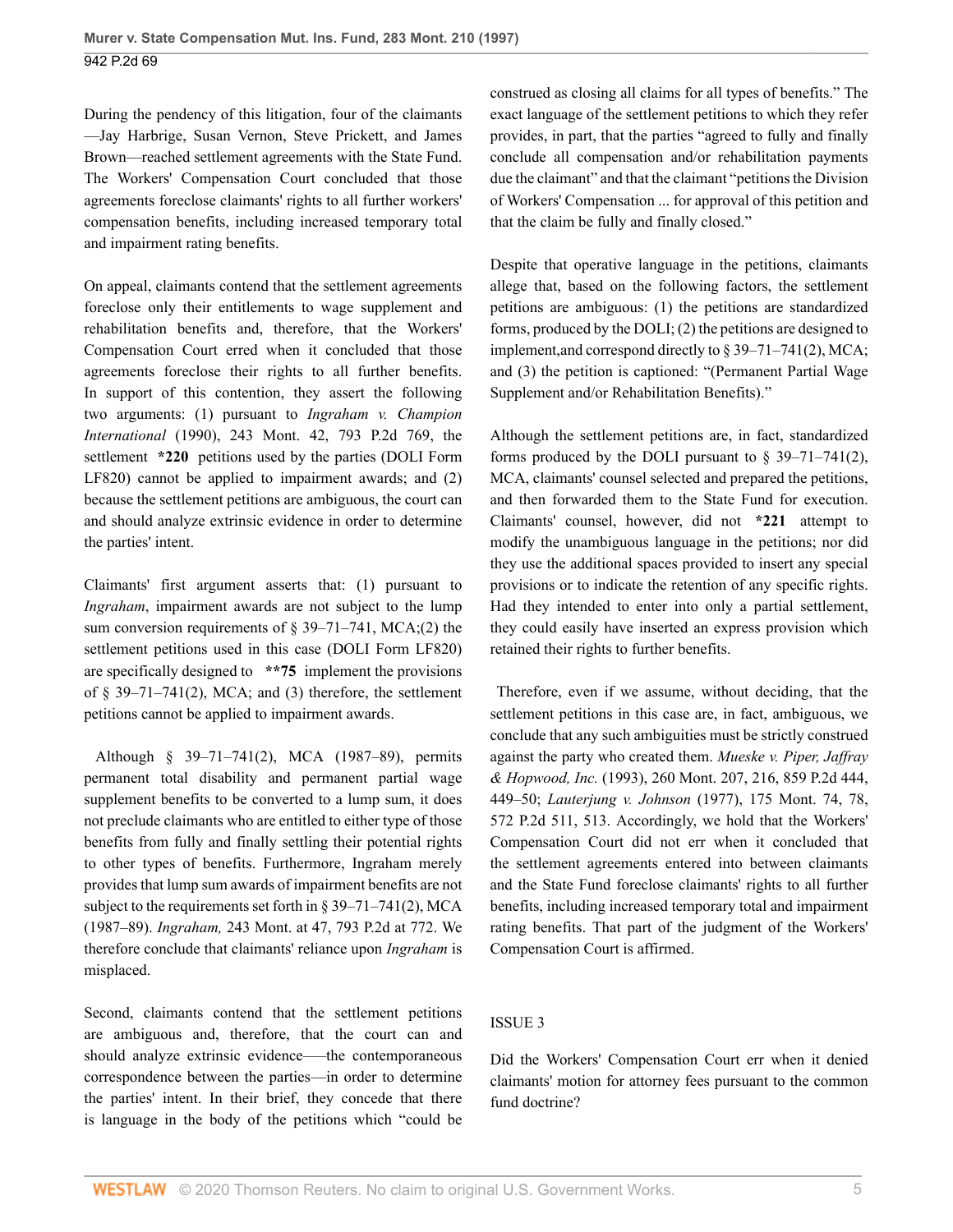As a result of our decision in *Murer II*, the State Fund became obligated to increase the rate of benefits payments to a substantial number of workers' compensation claimants who were neither parties to, nor directly involved in the *Murer* litigation. Accordingly, the State Fund agreed to contact and pay those absent claimants. Under supervision of the Workers' Compensation Court, the State Fund identified and notified the absent claimants, and disbursed to them the required increase in benefits.

Claimants and their attorneys asserted a lien against those increased payments. In recognition of that lien, the State Fund withheld 20 percent from the amounts paid to absent claimants. Claimants also moved the **\*\*76** Workers' Compensation Court to award them attorney fees pursuant to the common fund doctrine. The Workers' Compensation Court, however, denied that motion.

On appeal, claimants contend that the Workers' Compensation Court erred when it denied their motion. Claimants concede that they do not have attorney fee agreements with the absent claimants and that they are not statutorily entitled to the requested fees. However, they maintain that, as a result of their attorneys' efforts throughout **\*222** the *Murer* litigation, they have created a common fund which has directly benefitted a substantial number of the absent claimants and, therefore, that those absent claimants should be required to share in the costs, including reasonable attorney fees, of this unique litigation. On that basis, claimants assert that they are entitled, pursuant to the equitable common fund doctrine, to reimbursement of their reasonable attorney fees.

 The common fund doctrine is deeply rooted in American jurisprudence and provides a well-recognized exception to the traditional American rule regarding attorney fees. The United States Supreme Court created the common fund doctrine in *Trustees v. Greenough* [\(1881\), 105 U.S. 527, 15 Otto 527,](http://www.westlaw.com/Link/Document/FullText?findType=Y&serNum=1881194303&pubNum=780&originatingDoc=I4454ca18f57011d9bf60c1d57ebc853e&refType=RP&originationContext=document&vr=3.0&rs=cblt1.0&transitionType=DocumentItem&contextData=(sc.UserEnteredCitation)) [26 L.Ed. 1157,](http://www.westlaw.com/Link/Document/FullText?findType=Y&serNum=1881194303&pubNum=780&originatingDoc=I4454ca18f57011d9bf60c1d57ebc853e&refType=RP&originationContext=document&vr=3.0&rs=cblt1.0&transitionType=DocumentItem&contextData=(sc.UserEnteredCitation)) and has subsequently applied that doctrine in numerous other cases. *See e.g. [Boeing Co. v. VanGemert](http://www.westlaw.com/Link/Document/FullText?findType=Y&serNum=1980105841&pubNum=708&originatingDoc=I4454ca18f57011d9bf60c1d57ebc853e&refType=RP&originationContext=document&vr=3.0&rs=cblt1.0&transitionType=DocumentItem&contextData=(sc.UserEnteredCitation))* [\(1980\), 444 U.S. 472, 100 S.Ct. 745, 62 L.Ed.2d 676;](http://www.westlaw.com/Link/Document/FullText?findType=Y&serNum=1980105841&pubNum=708&originatingDoc=I4454ca18f57011d9bf60c1d57ebc853e&refType=RP&originationContext=document&vr=3.0&rs=cblt1.0&transitionType=DocumentItem&contextData=(sc.UserEnteredCitation)) *[Alyeska](http://www.westlaw.com/Link/Document/FullText?findType=Y&serNum=1975129779&pubNum=708&originatingDoc=I4454ca18f57011d9bf60c1d57ebc853e&refType=RP&originationContext=document&vr=3.0&rs=cblt1.0&transitionType=DocumentItem&contextData=(sc.UserEnteredCitation)) [Pipeline Serv. Co. v. Wilderness Society](http://www.westlaw.com/Link/Document/FullText?findType=Y&serNum=1975129779&pubNum=708&originatingDoc=I4454ca18f57011d9bf60c1d57ebc853e&refType=RP&originationContext=document&vr=3.0&rs=cblt1.0&transitionType=DocumentItem&contextData=(sc.UserEnteredCitation))* (1975), 421 U.S. 240, [95 S.Ct. 1612, 44 L.Ed.2d 141;](http://www.westlaw.com/Link/Document/FullText?findType=Y&serNum=1975129779&pubNum=708&originatingDoc=I4454ca18f57011d9bf60c1d57ebc853e&refType=RP&originationContext=document&vr=3.0&rs=cblt1.0&transitionType=DocumentItem&contextData=(sc.UserEnteredCitation)) *[Fleischmann Distilling Corp.](http://www.westlaw.com/Link/Document/FullText?findType=Y&serNum=1967129502&pubNum=708&originatingDoc=I4454ca18f57011d9bf60c1d57ebc853e&refType=RP&originationContext=document&vr=3.0&rs=cblt1.0&transitionType=DocumentItem&contextData=(sc.UserEnteredCitation)) v. Maier Brewing Co.* [\(1967\), 386 U.S. 714, 87 S.Ct. 1404,](http://www.westlaw.com/Link/Document/FullText?findType=Y&serNum=1967129502&pubNum=708&originatingDoc=I4454ca18f57011d9bf60c1d57ebc853e&refType=RP&originationContext=document&vr=3.0&rs=cblt1.0&transitionType=DocumentItem&contextData=(sc.UserEnteredCitation)) [18 L.Ed.2d 475;](http://www.westlaw.com/Link/Document/FullText?findType=Y&serNum=1967129502&pubNum=708&originatingDoc=I4454ca18f57011d9bf60c1d57ebc853e&refType=RP&originationContext=document&vr=3.0&rs=cblt1.0&transitionType=DocumentItem&contextData=(sc.UserEnteredCitation)) *Hobbs v. McLean* [\(1886\), 117 U.S. 567, 6](http://www.westlaw.com/Link/Document/FullText?findType=Y&serNum=1886198637&pubNum=708&originatingDoc=I4454ca18f57011d9bf60c1d57ebc853e&refType=RP&originationContext=document&vr=3.0&rs=cblt1.0&transitionType=DocumentItem&contextData=(sc.UserEnteredCitation)) [S.Ct. 870, 29 L.Ed. 940;](http://www.westlaw.com/Link/Document/FullText?findType=Y&serNum=1886198637&pubNum=708&originatingDoc=I4454ca18f57011d9bf60c1d57ebc853e&refType=RP&originationContext=document&vr=3.0&rs=cblt1.0&transitionType=DocumentItem&contextData=(sc.UserEnteredCitation)) *[Central Railroad & Banking Co. v.](http://www.westlaw.com/Link/Document/FullText?findType=Y&serNum=1885180085&pubNum=708&originatingDoc=I4454ca18f57011d9bf60c1d57ebc853e&refType=RP&originationContext=document&vr=3.0&rs=cblt1.0&transitionType=DocumentItem&contextData=(sc.UserEnteredCitation)) Pettus* [\(1885\), 113 U.S. 116, 5 S.Ct. 387, 28 L.Ed. 915.](http://www.westlaw.com/Link/Document/FullText?findType=Y&serNum=1885180085&pubNum=708&originatingDoc=I4454ca18f57011d9bf60c1d57ebc853e&refType=RP&originationContext=document&vr=3.0&rs=cblt1.0&transitionType=DocumentItem&contextData=(sc.UserEnteredCitation)) These common fund doctrine cases provide that when a party has an interest in a fund in common with others and incurs legal fees in order to establish, preserve, increase, or collect that fund, then that party is entitled to reimbursement of his or her reasonable attorney fees from the proceeds of the fund itself.

In *[Means v. Montana Power Co.](http://www.westlaw.com/Link/Document/FullText?findType=Y&serNum=1981111297&pubNum=661&originatingDoc=I4454ca18f57011d9bf60c1d57ebc853e&refType=RP&originationContext=document&vr=3.0&rs=cblt1.0&transitionType=DocumentItem&contextData=(sc.UserEnteredCitation))* (1981), 191 Mont. 395, 625 [P.2d 32,](http://www.westlaw.com/Link/Document/FullText?findType=Y&serNum=1981111297&pubNum=661&originatingDoc=I4454ca18f57011d9bf60c1d57ebc853e&refType=RP&originationContext=document&vr=3.0&rs=cblt1.0&transitionType=DocumentItem&contextData=(sc.UserEnteredCitation)) we recognized that the common fund doctrine is "rooted in the equitable concepts of quasi-contract, restitution and recapture of unjust enrichment." *Means,* [191 Mont. at](http://www.westlaw.com/Link/Document/FullText?findType=Y&serNum=1981111297&pubNum=661&originatingDoc=I4454ca18f57011d9bf60c1d57ebc853e&refType=RP&fi=co_pp_sp_661_37&originationContext=document&vr=3.0&rs=cblt1.0&transitionType=DocumentItem&contextData=(sc.UserEnteredCitation)#co_pp_sp_661_37) [403, 625 P.2d at 37.](http://www.westlaw.com/Link/Document/FullText?findType=Y&serNum=1981111297&pubNum=661&originatingDoc=I4454ca18f57011d9bf60c1d57ebc853e&refType=RP&fi=co_pp_sp_661_37&originationContext=document&vr=3.0&rs=cblt1.0&transitionType=DocumentItem&contextData=(sc.UserEnteredCitation)#co_pp_sp_661_37) Furthermore, we expressly adopted the common fund doctrine and concluded that:

The "common fund" concept provides that when a party through active litigation creates, reserves or increases a fund, others sharing in the fund must bear a portion of the litigation costs including reasonable attorney fees. The doctrine is employed to spread the cost of litigation among all beneficiaries so that the active beneficiary is not forced to bear the burden alone and the "stranger" (i.e., passive) beneficiaries do not receive their benefits at no cost to themselves.

*Means,* [191 Mont. at 403, 625 P.2d at 37](http://www.westlaw.com/Link/Document/FullText?findType=Y&serNum=1981111297&pubNum=0000661&originatingDoc=I4454ca18f57011d9bf60c1d57ebc853e&refType=RP&fi=co_pp_sp_661_37&originationContext=document&vr=3.0&rs=cblt1.0&transitionType=DocumentItem&contextData=(sc.UserEnteredCitation)#co_pp_sp_661_37).

 Application of the common fund doctrine is especially appropriate in a case like this where the individual damage from an **\*223** institutional wrong may not be sufficient from an economic viewpoint to justify the legal expense necessary to challenge that wrong. The alternative to the doctrine's application is simply for the wrong to go uncorrected.

 Based on these legal principles and authorities, we conclude that when a party, through active litigation, creates a common fund which directly benefits an ascertainable class of non-participating beneficiaries, those non-participating beneficiaries can be required to bear a portion of the litigation costs, including reasonable attorney fees. Accordingly, the party who creates the common fund is entitled, pursuant to the common fund doctrine, to reimbursement of his or her reasonable attorney fees from that fund.

 Claimants have engaged in complex, lengthy, and expensive litigation. As a result, they were able to establish, in *Murer II*, a legal precedent which directly benefits a substantial number of workers' compensation claimants who were neither parties to, nor directly involved in the *Murer* litigation. However, claimants have also accomplished significantly more than just the establishment of a favorable legal precedent. Additionally, claimants established a vested right on behalf of the absent claimants to directly **\*\*77** receive immediate monetary payments of past due benefits underpayments; and based on the establishment of those vested rights, the State Fund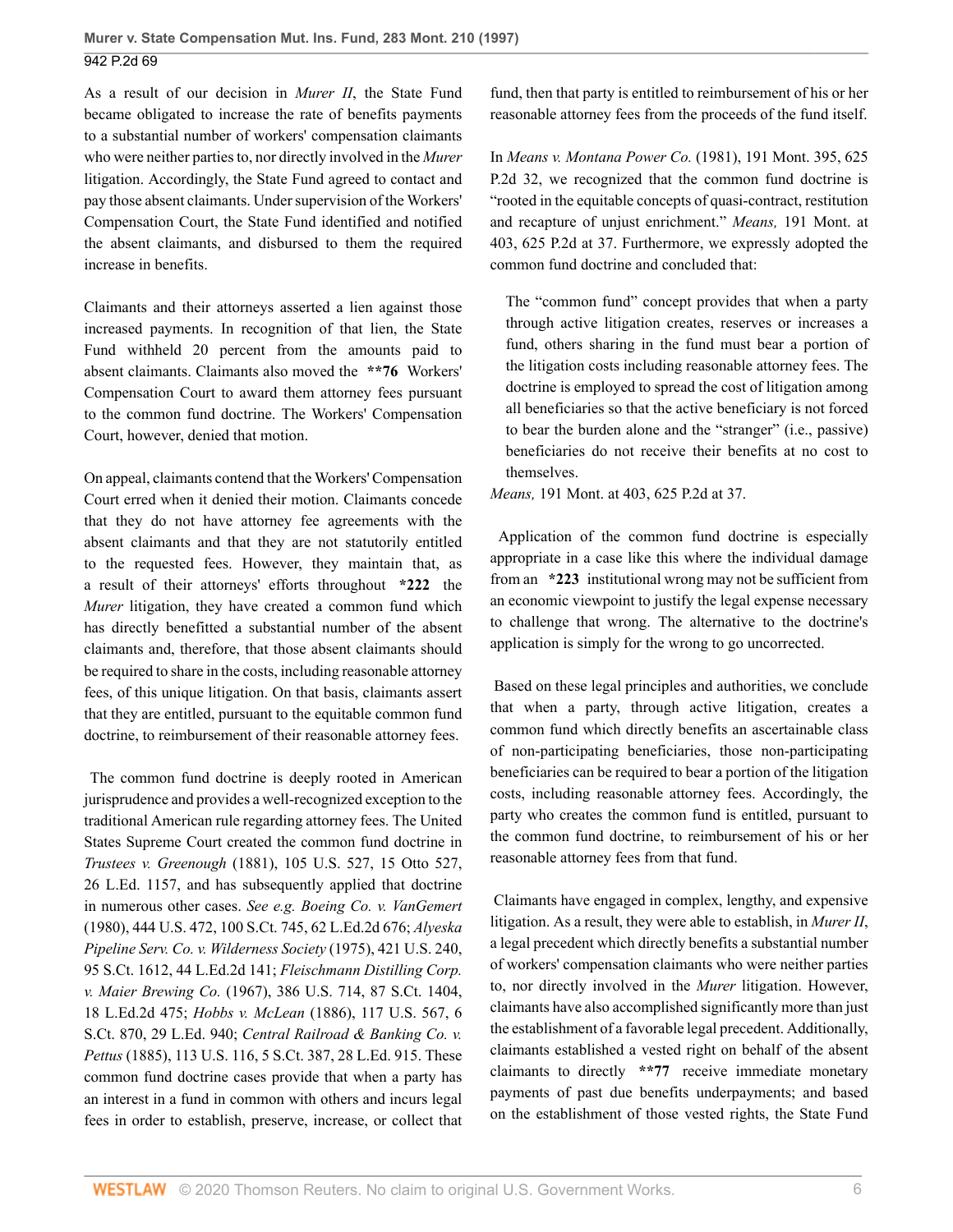became legally obligated to make the increased benefits payments.

In order to implement the mandate of *Murer II*, the State Fund, under supervision of the Workers' Compensation Court: (1) identified a substantial number of absent claimants; (2) notified those claimants of their rights pursuant to *Murer II*; (3) calculated, with mathematical certainty, the increases to which each individual absent claimant is entitled; and (4) made actual payments to those claimants. The State Fund, therefore, has been able to determine, with certainty, the number of absent claimants involved and the amount of money to which each individual claimant is entitled. Accordingly, as a direct result of claimants' litigation efforts, a substantial number of absent claimants have received direct monetary benefits payments, even though they were not required to intervene, file suit, risk expense, or hire an attorney.

Moreover, claimants filed a lien on the increased benefits payments made by the State Fund to absent claimants. In recognition of that lien, the State Fund withheld 20 percent from the payments which have actually been disbursed to the individual absent claimants. In essence, therefore, claimants request that they be awarded **\*224** a reasonable percentage of the amounts which have actually been paid to an identifiable class of absent claimants.

Based on the facts in this case, we conclude that claimants, through active litigation, created a common fund which has directly benefitted an ascertainable class of absent workers' compensation claimants and, therefore, that those absent claimants should be required to contribute, in proportion to the benefits they actually received, to the costs of the litigation, including reasonable attorney fees. Accordingly, we hold that the Workers' Compensation Court erred when it denied claimants' motion and refused to award them reasonable attorney fees pursuant to the common fund doctrine. The judgment of the Workers' Compensation Court to the contrary is reversed.

#### CROSS–APPEAL ISSUE 1

Did the Workers' Compensation Court err when it concluded that an impairment award, paid in the form of a lump sum before June 30, 1991, at the request of Claimant Keith Mordja, must be increased pursuant to *Murer II*?

Claimant Keith Mordja was injured on January 17, 1988. On June 14, 1990, he was found to have achieved maximum healing and his physician evaluated his physical impairment at 30 percent. That rating entitled him, pursuant to  $\S$  39– [71–703, MCA\(1987\),](http://www.westlaw.com/Link/Document/FullText?findType=L&pubNum=1002018&cite=MTST39-71-703&originatingDoc=I4454ca18f57011d9bf60c1d57ebc853e&refType=LQ&originationContext=document&vr=3.0&rs=cblt1.0&transitionType=DocumentItem&contextData=(sc.UserEnteredCitation)) to an impairment award of 150 weeks at the maximum statutory rate. He elected to receive his impairment award in a lump sum and received the balance on July 10, 1990. Pursuant to [§ 39–71–703\(1\)\(a\)\(iii\), MCA](http://www.westlaw.com/Link/Document/FullText?findType=L&pubNum=1002018&cite=MTST39-71-703&originatingDoc=I4454ca18f57011d9bf60c1d57ebc853e&refType=SP&originationContext=document&vr=3.0&rs=cblt1.0&transitionType=DocumentItem&contextData=(sc.UserEnteredCitation)#co_pp_9f800000f2221) [\(1987\),](http://www.westlaw.com/Link/Document/FullText?findType=L&pubNum=1002018&cite=MTST39-71-703&originatingDoc=I4454ca18f57011d9bf60c1d57ebc853e&refType=SP&originationContext=document&vr=3.0&rs=cblt1.0&transitionType=DocumentItem&contextData=(sc.UserEnteredCitation)#co_pp_9f800000f2221) his lump sum award was reduced to present value. The calculation by which the State Fund reduced his award to present value utilized a period of 150 weeks, commencing June 14, 1990. Thus, 54.57 of the weeks occurred before July 1, 1991, and 95.43 of the weeks occurred after July 1, 1991.

Pursuant to our holding in *Murer II* that the 1987 and 1989 caps on maximum disability benefits were only temporary, Mordja sought an adjustment of his lump sum impairment award to reflect the increased rate. The State Fund, however, determined that the 1987 temporary cap did not expire until 1991 and, on that basis, refused to pay the increase for those weeks prior to July 1, 1991. The State Fund also refused to pay the increase for those weeks after July 1, 1991, based on the fact that Mordja received his lump sum award on July 10, 1990, which was prior to the 1991 expiration of the temporary caps.

Based on its determination that the 1987 temporary cap on benefits did not expire until 1991, the Workers' Compensation Court **\*225** concluded that Mordja is not entitled to an increased impairment award for the 54.57 weeks prior to July 1, 1991. The court, however, found that "[e]ven though all benefits were paid in a lump sum, 95.43 weeks of those benefits were attributable to July 1, 1991 and thereafter." On that basis, the **\*\*78** court concluded that Mordja is entitled to an increased impairment award for the 95.43 weeks after July 1, 1991.

On appeal, the State Fund contends that the Workers' Compensation Court erred when it determined that Mordja is entitled to an increased award for the 95.43 weeks after July 1, 1991. However, we conclude that the State Fund's contention is now moot. In Issue 1 of this opinion, we concluded that the 1987 temporary cap on benefits expired, by its express terms, on June 30, 1989, and that the 1989 temporary cap applies only to injuries which occurred between July 17, 1989, and June 30, 1991.

Mordja's injury occurred on January 17, 1988, and therefore, the 1987 temporary cap governs his claim. *See [Chagnon,](http://www.westlaw.com/Link/Document/FullText?findType=Y&serNum=1993062460&pubNum=661&originatingDoc=I4454ca18f57011d9bf60c1d57ebc853e&refType=RP&fi=co_pp_sp_661_1004&originationContext=document&vr=3.0&rs=cblt1.0&transitionType=DocumentItem&contextData=(sc.UserEnteredCitation)#co_pp_sp_661_1004)* 259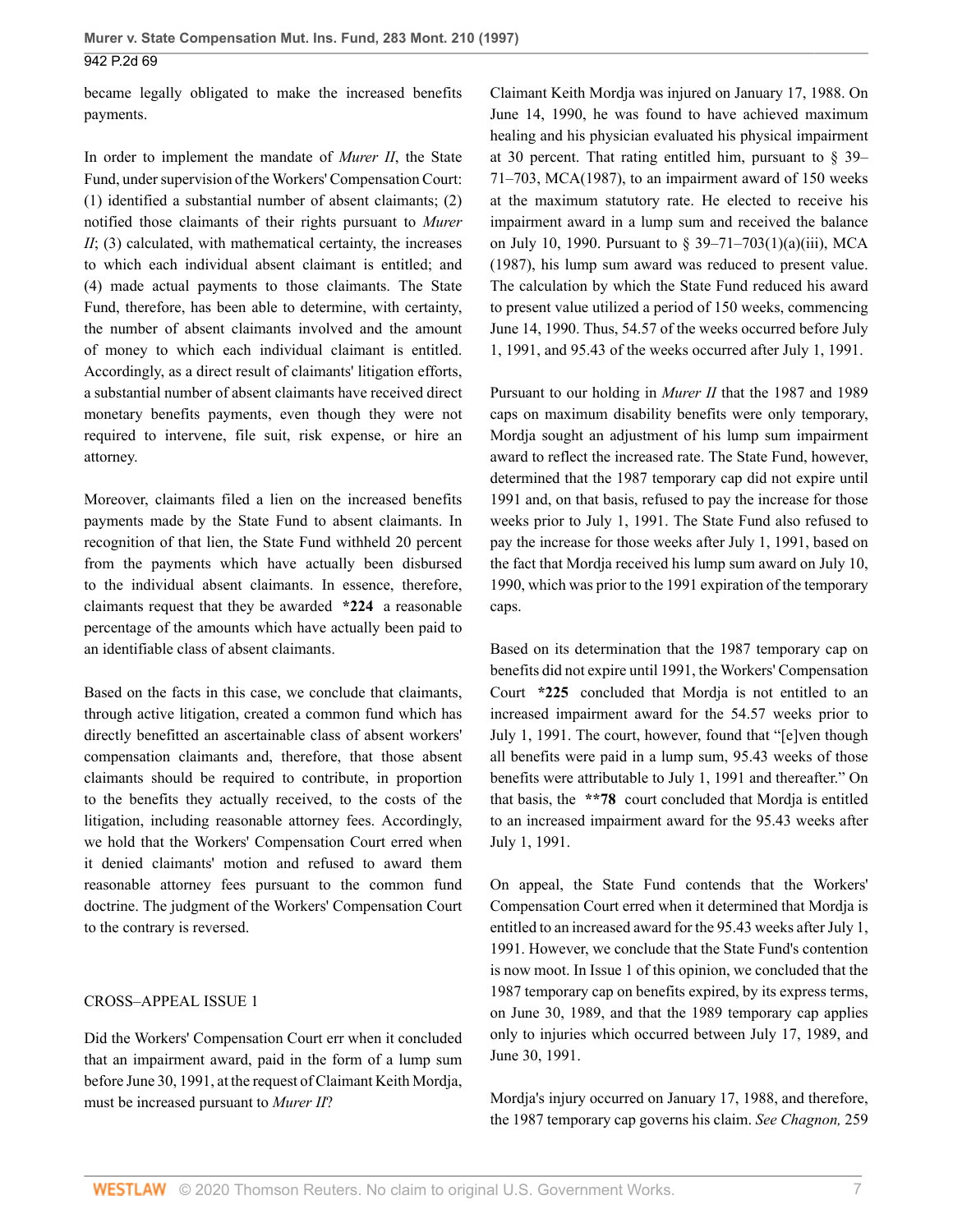[Mont. at 25, 855 P.2d at 1004.](http://www.westlaw.com/Link/Document/FullText?findType=Y&serNum=1993062460&pubNum=661&originatingDoc=I4454ca18f57011d9bf60c1d57ebc853e&refType=RP&fi=co_pp_sp_661_1004&originationContext=document&vr=3.0&rs=cblt1.0&transitionType=DocumentItem&contextData=(sc.UserEnteredCitation)#co_pp_sp_661_1004) The actual payment of his lump sum award, however, did not occur until July 10, 1990, more than one year after the 1987 cap expired. Moreover, the 1989 cap cannot be applied retroactively to an injury which occurred before July 17, 1989, the date on which it became effective. *See Buckman,* [224 Mont. at 328, 730 P.2d at 386.](http://www.westlaw.com/Link/Document/FullText?findType=Y&serNum=1986162037&pubNum=0000661&originatingDoc=I4454ca18f57011d9bf60c1d57ebc853e&refType=RP&fi=co_pp_sp_661_386&originationContext=document&vr=3.0&rs=cblt1.0&transitionType=DocumentItem&contextData=(sc.UserEnteredCitation)#co_pp_sp_661_386)

 Therefore, we conclude that the temporary cap on Mordja's disability benefits expired June 30, 1989, and that, concomitantly, his entire 150–week benefit package, which was paid after the applicable 1987 temporary cap expired, must be calculated at the maximum statutory rate and is not subject to the temporary cap on benefits. On that basis, we hold that the Workers' Compensation Court: (1) did not err when it concluded that Mordja is entitled to an increase in his impairment award for the 95.43 weeks after July 1, 1991; and (2) erred when it concluded that Mordja is not entitled to an increase for the 54.57 weeks prior to July 1, 1991. Accordingly, that part of the judgment of the Workers' Compensation Court is affirmed in part and reversed in part.

### CROSS–APPEAL ISSUE 2

Did the Workers' Compensation Court err when it determined that the State Fund's refusal to increase Mordja's impairment award was unreasonable and, on that basis, assessed a penalty pursuant to [§ 39–71–2907, MCA](http://www.westlaw.com/Link/Document/FullText?findType=L&pubNum=1002018&cite=MTST39-71-2907&originatingDoc=I4454ca18f57011d9bf60c1d57ebc853e&refType=LQ&originationContext=document&vr=3.0&rs=cblt1.0&transitionType=DocumentItem&contextData=(sc.UserEnteredCitation))?

**\*226** Whether an action is "unreasonable" pursuant to [§](http://www.westlaw.com/Link/Document/FullText?findType=L&pubNum=1002018&cite=MTST39-71-2907&originatingDoc=I4454ca18f57011d9bf60c1d57ebc853e&refType=LQ&originationContext=document&vr=3.0&rs=cblt1.0&transitionType=DocumentItem&contextData=(sc.UserEnteredCitation)) [39–71–2907, MCA,](http://www.westlaw.com/Link/Document/FullText?findType=L&pubNum=1002018&cite=MTST39-71-2907&originatingDoc=I4454ca18f57011d9bf60c1d57ebc853e&refType=LQ&originationContext=document&vr=3.0&rs=cblt1.0&transitionType=DocumentItem&contextData=(sc.UserEnteredCitation)) is a "question of fact which is subject on appeal to the limited review of the substantial evidence test. If there is substantial evidence to support a finding of 'unreasonableness', this Court cannot overturn the finding." *[Wight v. Hughes Livestock Co., Inc.](http://www.westlaw.com/Link/Document/FullText?findType=Y&serNum=1981142482&pubNum=661&originatingDoc=I4454ca18f57011d9bf60c1d57ebc853e&refType=RP&fi=co_pp_sp_661_1192&originationContext=document&vr=3.0&rs=cblt1.0&transitionType=DocumentItem&contextData=(sc.UserEnteredCitation)#co_pp_sp_661_1192)* (1981), 194 Mont. 109, [115, 634 P.2d 1189, 1192;](http://www.westlaw.com/Link/Document/FullText?findType=Y&serNum=1981142482&pubNum=661&originatingDoc=I4454ca18f57011d9bf60c1d57ebc853e&refType=RP&fi=co_pp_sp_661_1192&originationContext=document&vr=3.0&rs=cblt1.0&transitionType=DocumentItem&contextData=(sc.UserEnteredCitation)#co_pp_sp_661_1192) *see also [Marcott v. Louisiana](http://www.westlaw.com/Link/Document/FullText?findType=Y&serNum=1996051497&pubNum=0000661&originatingDoc=I4454ca18f57011d9bf60c1d57ebc853e&refType=RP&fi=co_pp_sp_661_1133&originationContext=document&vr=3.0&rs=cblt1.0&transitionType=DocumentItem&contextData=(sc.UserEnteredCitation)#co_pp_sp_661_1133) Pacific Corp.* [\(1996\), 275 Mont. 197, 203, 911 P.2d 1129,](http://www.westlaw.com/Link/Document/FullText?findType=Y&serNum=1996051497&pubNum=0000661&originatingDoc=I4454ca18f57011d9bf60c1d57ebc853e&refType=RP&fi=co_pp_sp_661_1133&originationContext=document&vr=3.0&rs=cblt1.0&transitionType=DocumentItem&contextData=(sc.UserEnteredCitation)#co_pp_sp_661_1133) [1133](http://www.westlaw.com/Link/Document/FullText?findType=Y&serNum=1996051497&pubNum=0000661&originatingDoc=I4454ca18f57011d9bf60c1d57ebc853e&refType=RP&fi=co_pp_sp_661_1133&originationContext=document&vr=3.0&rs=cblt1.0&transitionType=DocumentItem&contextData=(sc.UserEnteredCitation)#co_pp_sp_661_1133) ("reasonableness").

The Workers' Compensation Court determined that:

The State Fund's refusal to pay the additional benefits was **unreasonable**. More than 95 weeks of the benefits were attributable to the time period *after* the temporary cap had expired. In paying the benefits in a lump sum the State Fund *discounted the future benefits to present value* (See [§ 39–](http://www.westlaw.com/Link/Document/FullText?findType=L&pubNum=1002018&cite=MTST39-71-703&originatingDoc=I4454ca18f57011d9bf60c1d57ebc853e&refType=SP&originationContext=document&vr=3.0&rs=cblt1.0&transitionType=DocumentItem&contextData=(sc.UserEnteredCitation)#co_pp_9f800000f2221)  $71-703(1)(a)(iii)$ , MCA (1987)), thus acknowledging that the benefits were attributable to the later time. The matter was not reasonably debatable.

On that basis, the court assessed a 20 percent penalty in the amount of \$191.32 pursuant to [§ 39–71–2907, MCA.](http://www.westlaw.com/Link/Document/FullText?findType=L&pubNum=1002018&cite=MTST39-71-2907&originatingDoc=I4454ca18f57011d9bf60c1d57ebc853e&refType=LQ&originationContext=document&vr=3.0&rs=cblt1.0&transitionType=DocumentItem&contextData=(sc.UserEnteredCitation))

We conclude that the Workers' Compensation Court's findings are supported by substantial evidence. Accordingly, we hold that the court did not err when it concluded that the State Fund's failure to increase Mordja's impairment award was unreasonable and, on that basis, assessed a 20 percent penalty pursuant to [§ 39–71–2907, MCA.](http://www.westlaw.com/Link/Document/FullText?findType=L&pubNum=1002018&cite=MTST39-71-2907&originatingDoc=I4454ca18f57011d9bf60c1d57ebc853e&refType=LQ&originationContext=document&vr=3.0&rs=cblt1.0&transitionType=DocumentItem&contextData=(sc.UserEnteredCitation)) That part of the judgment of the Workers' Compensation Court is affirmed.

For these reasons, and based on these conclusions, this case is remanded to the Workers' Compensation Court for further proceedings consistent with this opinion.

## HUNT, REGNIER, [LEAPHART](http://www.westlaw.com/Link/Document/FullText?findType=h&pubNum=176284&cite=0208177701&originatingDoc=I4454ca18f57011d9bf60c1d57ebc853e&refType=RQ&originationContext=document&vr=3.0&rs=cblt1.0&transitionType=DocumentItem&contextData=(sc.UserEnteredCitation)) and [NELSON,](http://www.westlaw.com/Link/Document/FullText?findType=h&pubNum=176284&cite=0165656001&originatingDoc=I4454ca18f57011d9bf60c1d57ebc853e&refType=RQ&originationContext=document&vr=3.0&rs=cblt1.0&transitionType=DocumentItem&contextData=(sc.UserEnteredCitation)) JJ., concur.

**\*\*79** [GRAY,](http://www.westlaw.com/Link/Document/FullText?findType=h&pubNum=176284&cite=0141245001&originatingDoc=I4454ca18f57011d9bf60c1d57ebc853e&refType=RQ&originationContext=document&vr=3.0&rs=cblt1.0&transitionType=DocumentItem&contextData=(sc.UserEnteredCitation)) Justice, concurring in part and dissenting in part.

I concur in the Court's opinion on all issues except that involving the award of attorney fees pursuant to the common fund doctrine. I respectfully dissent from the opinion on that issue.

There is no question but that we have recognized and applied the common fund doctrine, which is based on equitable concepts. *Means,* [625 P.2d at 37.](http://www.westlaw.com/Link/Document/FullText?findType=Y&serNum=1981111297&pubNum=661&originatingDoc=I4454ca18f57011d9bf60c1d57ebc853e&refType=RP&fi=co_pp_sp_661_37&originationContext=document&vr=3.0&rs=cblt1.0&transitionType=DocumentItem&contextData=(sc.UserEnteredCitation)#co_pp_sp_661_37) I agree with the doctrine and support its application under appropriate circumstances. I cannot agree with its application in this case for two reasons: first, it is my view that neither the Workers' Compensation Court or this Court is authorized to award such fees in the context of the purely statutory workers' compensation **\*227** system which exists in Montana; and, second, the common fund doctrine is not applicable here in any event.

The Workers' Compensation Act (Act) is a purely statutory scheme, duly enacted by the Legislature, which governs all aspects of workers' compensation claims and awards. The extent of compensation which may be awarded for various types of disabilities is controlled by statute. *See, e.g.*, [§§](http://www.westlaw.com/Link/Document/FullText?findType=L&pubNum=1002018&cite=MTST39-71-701&originatingDoc=I4454ca18f57011d9bf60c1d57ebc853e&refType=LQ&originationContext=document&vr=3.0&rs=cblt1.0&transitionType=DocumentItem&contextData=(sc.UserEnteredCitation)) [39–71–701](http://www.westlaw.com/Link/Document/FullText?findType=L&pubNum=1002018&cite=MTST39-71-701&originatingDoc=I4454ca18f57011d9bf60c1d57ebc853e&refType=LQ&originationContext=document&vr=3.0&rs=cblt1.0&transitionType=DocumentItem&contextData=(sc.UserEnteredCitation)) through [39–71–703, MCA.](http://www.westlaw.com/Link/Document/FullText?findType=L&pubNum=1002018&cite=MTST39-71-703&originatingDoc=I4454ca18f57011d9bf60c1d57ebc853e&refType=LQ&originationContext=document&vr=3.0&rs=cblt1.0&transitionType=DocumentItem&contextData=(sc.UserEnteredCitation)) In a similar fashion, the Act expressly regulates attorney fees and goes so far as to require an attorney representing a workers' compensation claimant to submit his or her employment contract, setting forth the terms of the fee arrangement, to the Department of Labor and Industry (Department). *See, e.g.*, [§§ 39–71–611](http://www.westlaw.com/Link/Document/FullText?findType=L&pubNum=1002018&cite=MTST39-71-611&originatingDoc=I4454ca18f57011d9bf60c1d57ebc853e&refType=LQ&originationContext=document&vr=3.0&rs=cblt1.0&transitionType=DocumentItem&contextData=(sc.UserEnteredCitation)) through [39–71–614, MCA](http://www.westlaw.com/Link/Document/FullText?findType=L&pubNum=1002018&cite=MTST39-71-614&originatingDoc=I4454ca18f57011d9bf60c1d57ebc853e&refType=LQ&originationContext=document&vr=3.0&rs=cblt1.0&transitionType=DocumentItem&contextData=(sc.UserEnteredCitation)). In light of these circumstances,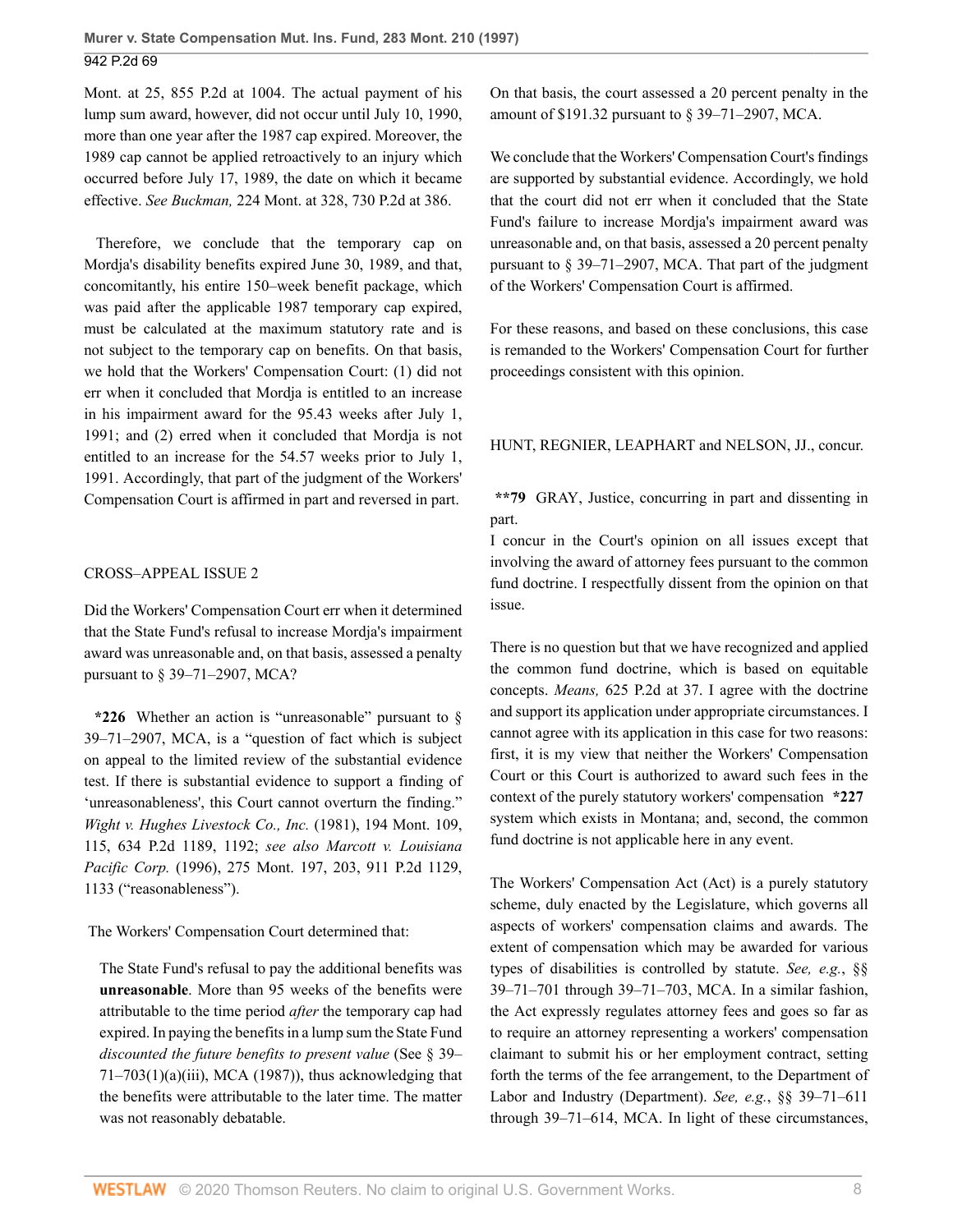the Workers' Compensation Court correctly concluded that it was without authority to create a separate equitable remedy under the Act regarding attorney fees.

Indeed, one of the United States Supreme Court's decisions on which this Court relies in concluding that the common fund doctrine is applicable here reaches a contrary result under circumstances much like those presently before us. *Fleischmann* involved a claim for trademark violation under the federal Lanham Act and the Supreme Court considered the issue of whether federal courts could award attorney fees as a separate element of recovery in light of the Act's enumeration of available remedies. The Supreme Court discussed the common fund doctrine as an exception to the "American rule" which allows an award of attorney fees only where expressly permitted by statute or contract, but observed that the doctrine had not been developed in the context of statutory causes of action which prescribe statutory remedies. The Supreme Court stated that, "[w]hen a cause of action has been created by a statute which expressly provides the remedies for vindication of the cause, other remedies should not readily be implied." *Fleischmann,* [386 U.S. at 720, 87 S.Ct. at](http://www.westlaw.com/Link/Document/FullText?findType=Y&serNum=1967129502&pubNum=0000708&originatingDoc=I4454ca18f57011d9bf60c1d57ebc853e&refType=RP&fi=co_pp_sp_708_1408&originationContext=document&vr=3.0&rs=cblt1.0&transitionType=DocumentItem&contextData=(sc.UserEnteredCitation)#co_pp_sp_708_1408) [1408](http://www.westlaw.com/Link/Document/FullText?findType=Y&serNum=1967129502&pubNum=0000708&originatingDoc=I4454ca18f57011d9bf60c1d57ebc853e&refType=RP&fi=co_pp_sp_708_1408&originationContext=document&vr=3.0&rs=cblt1.0&transitionType=DocumentItem&contextData=(sc.UserEnteredCitation)#co_pp_sp_708_1408) (citations omitted). Consequently, the Supreme Court was compelled to conclude "that Congress intended § 35 of the Lanham Act to mark the boundaries of the power to award monetary relief in cases arising under the Act. A judicially created compensatory remedy in addition to the express statutory remedies is inappropriate in this context." *Fleischmann,* [386 U.S. at 721, 87 S.Ct. at 1409.](http://www.westlaw.com/Link/Document/FullText?findType=Y&serNum=1967129502&pubNum=0000708&originatingDoc=I4454ca18f57011d9bf60c1d57ebc853e&refType=RP&fi=co_pp_sp_708_1409&originationContext=document&vr=3.0&rs=cblt1.0&transitionType=DocumentItem&contextData=(sc.UserEnteredCitation)#co_pp_sp_708_1409)

In my opinion, we must reach the same result here. The Workers' Compensation Act is a statutory system providing for a statutory cause of action and statutorily-prescribed remedies, including attorney fees. No portion of the Act authorizes the attorney fees sought **\*228** here pursuant to the common fund doctrine and we are not free to judicially engraft equitable remedies such as this onto the Act. We have stated on prior occasions, in rejecting "equity and fairness" arguments by both claimants and insurers in the context of the Act, that it is the province of the courts to construe and apply the law as we find it and to maintain its integrity as it was written by a coordinate branch of state government. *See Wildin v. CNA Ins. Co.* [\(1993\), 256 Mont. 354, 358, 846](http://www.westlaw.com/Link/Document/FullText?findType=Y&serNum=1993044411&pubNum=661&originatingDoc=I4454ca18f57011d9bf60c1d57ebc853e&refType=RP&fi=co_pp_sp_661_1025&originationContext=document&vr=3.0&rs=cblt1.0&transitionType=DocumentItem&contextData=(sc.UserEnteredCitation)#co_pp_sp_661_1025) [P.2d 1022, 1025;](http://www.westlaw.com/Link/Document/FullText?findType=Y&serNum=1993044411&pubNum=661&originatingDoc=I4454ca18f57011d9bf60c1d57ebc853e&refType=RP&fi=co_pp_sp_661_1025&originationContext=document&vr=3.0&rs=cblt1.0&transitionType=DocumentItem&contextData=(sc.UserEnteredCitation)#co_pp_sp_661_1025) *[Raffety v. Kanta Products, Inc.](http://www.westlaw.com/Link/Document/FullText?findType=Y&serNum=1991178761&pubNum=661&originatingDoc=I4454ca18f57011d9bf60c1d57ebc853e&refType=RP&fi=co_pp_sp_661_1275&originationContext=document&vr=3.0&rs=cblt1.0&transitionType=DocumentItem&contextData=(sc.UserEnteredCitation)#co_pp_sp_661_1275)* (1991), 250 [Mont. 268, 272, 819 P.2d 1272, 1275.](http://www.westlaw.com/Link/Document/FullText?findType=Y&serNum=1991178761&pubNum=661&originatingDoc=I4454ca18f57011d9bf60c1d57ebc853e&refType=RP&fi=co_pp_sp_661_1275&originationContext=document&vr=3.0&rs=cblt1.0&transitionType=DocumentItem&contextData=(sc.UserEnteredCitation)#co_pp_sp_661_1275) Doing so here requires us to affirm the Workers' Compensation Court's conclusion that the common fund doctrine for awarding attorney fees is not available in the context of the Act.

It is also my view that, even if the equitable remedy were not precluded by the Act, it **\*\*80** is unavailable here. As set forth by the Court, the common fund doctrine recognized by the United States Supreme Court provides that "when a party has an interest in a fund in common with others and incurs legal fees in order to establish ... that fund, then that party is entitled to reimbursement of his or her reasonable attorney fees from the proceeds of the fund itself." Similarly, as recognized by this Court in Means, the doctrine is employed to spread the cost of litigation among all beneficiaries so that "the active beneficiary is not forced the bear the burden alone...." *[Means,](http://www.westlaw.com/Link/Document/FullText?findType=Y&serNum=1981111297&pubNum=661&originatingDoc=I4454ca18f57011d9bf60c1d57ebc853e&refType=RP&fi=co_pp_sp_661_37&originationContext=document&vr=3.0&rs=cblt1.0&transitionType=DocumentItem&contextData=(sc.UserEnteredCitation)#co_pp_sp_661_37)* [625 P.2d at 37.](http://www.westlaw.com/Link/Document/FullText?findType=Y&serNum=1981111297&pubNum=661&originatingDoc=I4454ca18f57011d9bf60c1d57ebc853e&refType=RP&fi=co_pp_sp_661_37&originationContext=document&vr=3.0&rs=cblt1.0&transitionType=DocumentItem&contextData=(sc.UserEnteredCitation)#co_pp_sp_661_37) I submit that these requirements are not met in this case.

In the first place, it is my view that there is no common fund here. While *Murer II* undoubtedly created an entitlement in numerous individual nonparty claimants to additional benefits, no "fund" was set aside for the payment of such benefits, either in the course of this litigation or otherwise. The common fund cases, while not defining precisely what is required to constitute a "common fund," each involve a settlement fund, a judgment fund, or a trust fund of some sort. This case does not.

Moreover, the common fund cases commonly involve other beneficiaries who also are parties in the litigation at issue or, at the least, in related litigation. Here, efforts to certify this litigation as a class action were unsuccessful and the individuals who are receiving additional benefits as a result of *Murer II* have never been parties to this case. Yet the Court cites to no case under which nonparty beneficiaries have been required to pay a portion of attorney fees under the common fund doctrine.

Finally, while the common fund doctrine is properly applied in certain circumstances to avoid forcing the active party to bear the burden of the attorney fees incurred, those circumstances are not present in this case. The party claimants here are not required by their fee arrangements with counsel to bear the **\*229** burden of fees in excess of those relating to their own claims; the fee contracts generally provide that the client claimants are responsible only for the standard 20%/25%. Thus, the fees for which " reimbursement" is being sought here are not fees incurred by these claimants such as would support application of the common fund doctrine under the federal cases cited by the Court. They are additional and extraordinary fees sought by the attorneys who represented the named claimants in this case. Similarly, the party claimants are not being forced to bear the burden